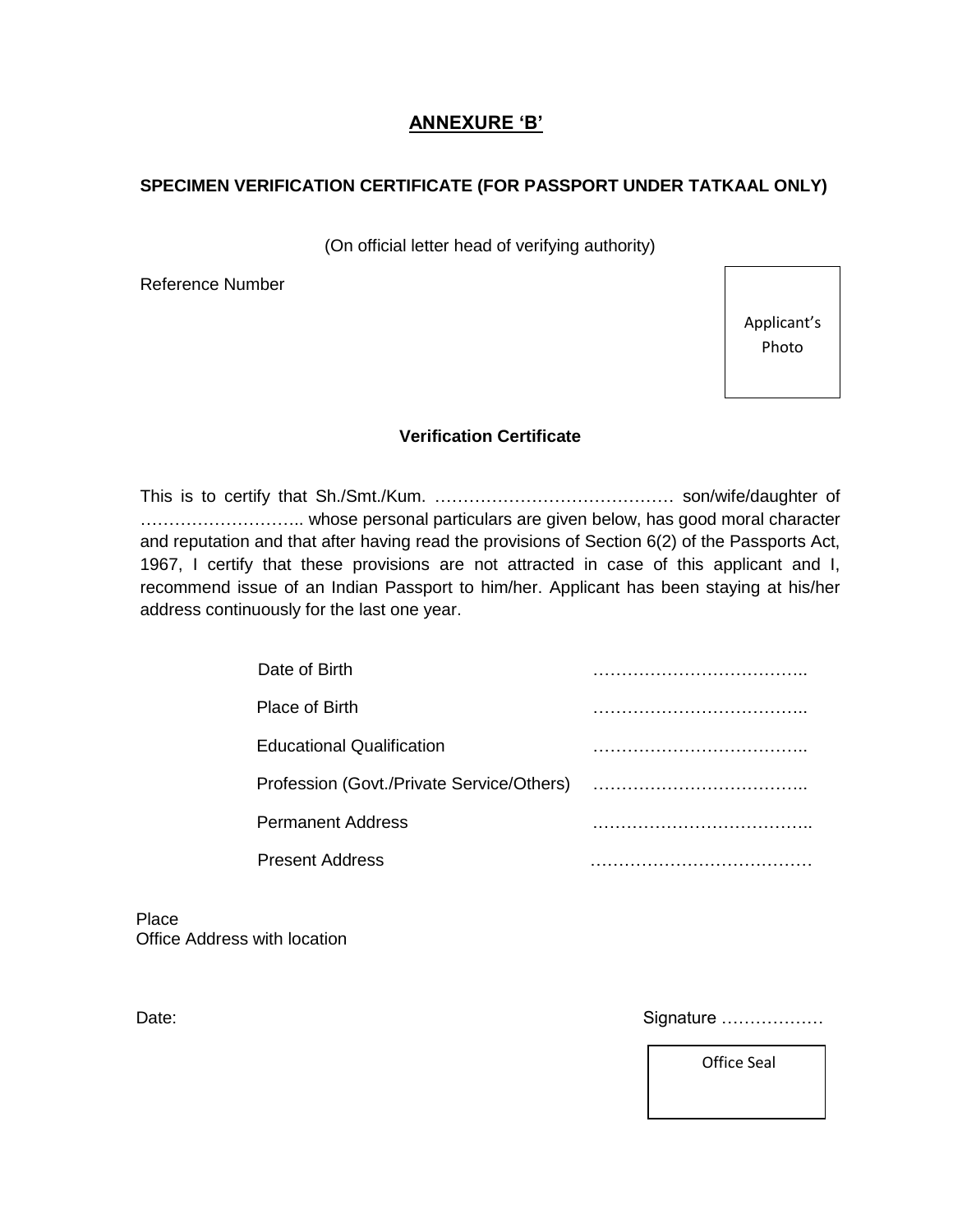| Full Name                       |
|---------------------------------|
| Designation                     |
| I Card No.                      |
| (Enclose a photocopy of I Card) |
| Telephone No.                   |
|                                 |
|                                 |
| Mobile No                       |
| Fax No                          |
| E-mail Id                       |

## **Notes:**

1. The applicant's passport size photograph is also required to be affixed on the Verification Certificate and attested by the officer issuing the Verification Certificate with his/her signature and rubber stamp put in such a way that half the signature and stamp appear on the photograph and half on the certificate.

2. If the applicant has resided at more than one place during the last one year, then all previous addresses with the relevant dates should be mentioned.

- 3. This Verification Certificate may be got signed by any of the following:
- (i) An Under Secretary/Deputy Secretary/Director/Joint Secretary/Add. Secretary/Special Secretary/Secretary/Cabinet Secretary to Government of India.
- (ii) A Director/Joint Secretary/Additional Secretary/Special Secretary/Chief Secretary to a State Govt.
- (iii) A Sub-Divisional Magistrate/First class Judicial Magistrate/Additional DM/District Magistrate of the district of residence of applicant.

(iv) A District Superintendent of Police, DIG/IG/DGP of the district of residence of applicant.

- (v) A Major and above in the Army, Lt. Commander and above in the Navy and Sq. Leader and above in the Air Force.
- (vi) The General Manager and above of a Public Sector Undertaking and the Reserve Bank of India.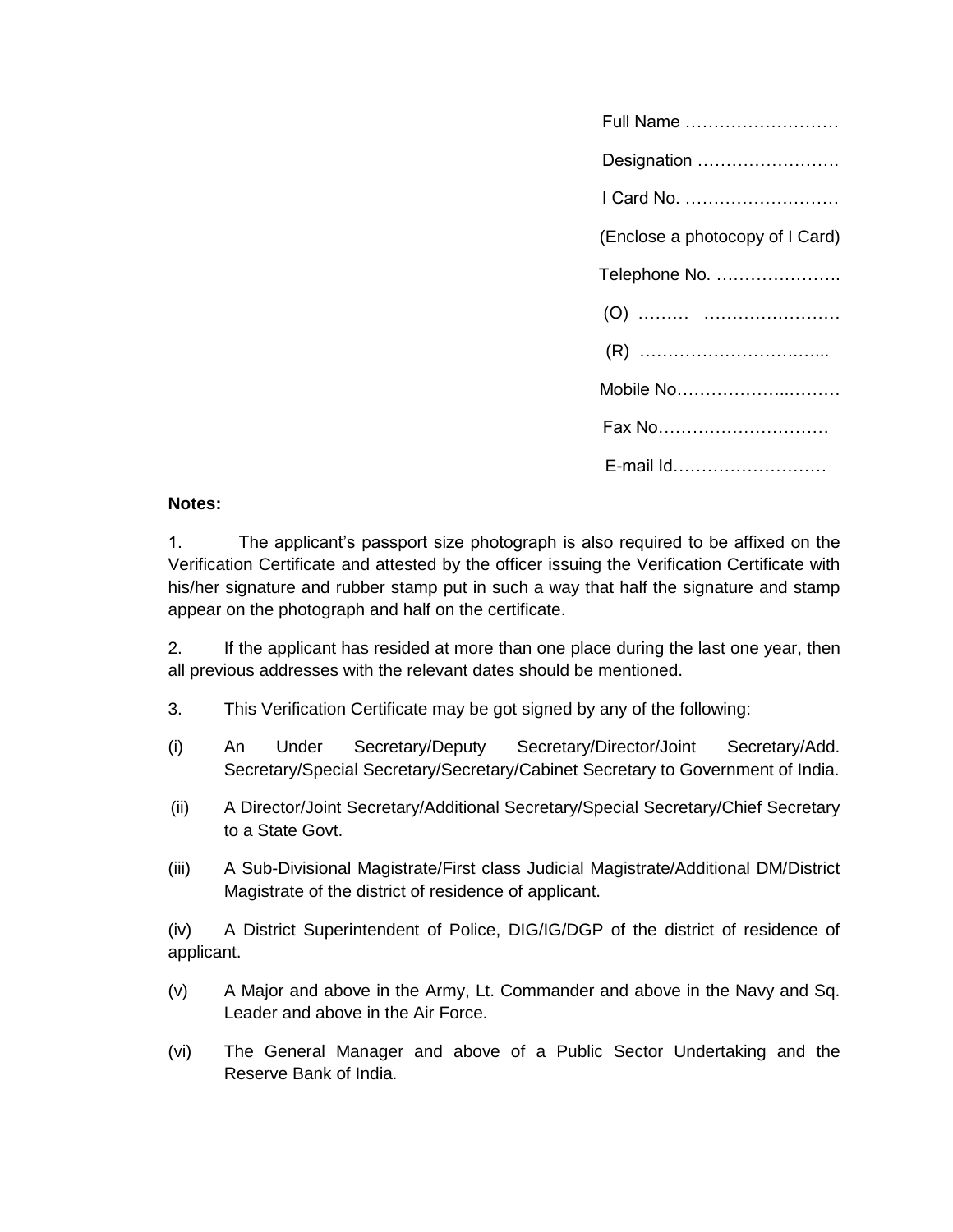- (vii) All members of any All India Service or Central Service who are equivalent to or above the rank of an Under Secretary to the Government, i.e. drawing their pay in the level 11 and above of the pay matrix recommended by the  $7<sup>th</sup>$  Central Pay Commission.
- (viii) Resident Commissioners/Additional Resident Commissioners of all the State Governments based in Delhi.
- (ix) Concerned Tehsildars or concerned SHOs for an applicant staying in the area under his/her jurisdiction.
- 4. Anyone who issues incorrect verification certificate may be prosecuted under section 12(2) of the Passports Act, 1967.
- 5. Section 6(2) of the Passports Act, 1967 –

"Subject to the other provisions of this Act, the passport authority shall refuse to issue a passport or travel document for visiting any foreign country under clause (C) sub-section 5 of any one or more of the following grounds, and on no other ground, namely:

(a) that the applicant is not a citizen of India.

(b) that the applicant may, or is likely to, engage outside India in activities prejudicial to the sovereignty and integrity of India.

(c) that the departure of the applicant from India may, or is likely to, be detrimental to the security of India.

(d) that the presence of the applicant outside India may, or is likely to, prejudice the friendly relations of India with any foreign country.

(e) that the applicant has, at any time during the period of five years immediately preceding the date of his application, been convicted by a court of India for any offence involving moral turpitude and sentenced in respect thereof imprisonment for not less than two years.

(f) that criminal proceedings in respect of an offence alleged to have been committed by the applicant are pending before a court in India.

(g) that a warrant or summons for the appearance, or a warrant for the arrest of the applicant has been issued by a court under any law for the time being in force or that an order prohibiting the departure from India of the applicant has been made by any such court.

(h) that the applicant has been repatriated and has not reimbursed the expenditure.

(i) that in the opinion of the Central Government the issue of passport or travel document to the applicant will not be in the public interest.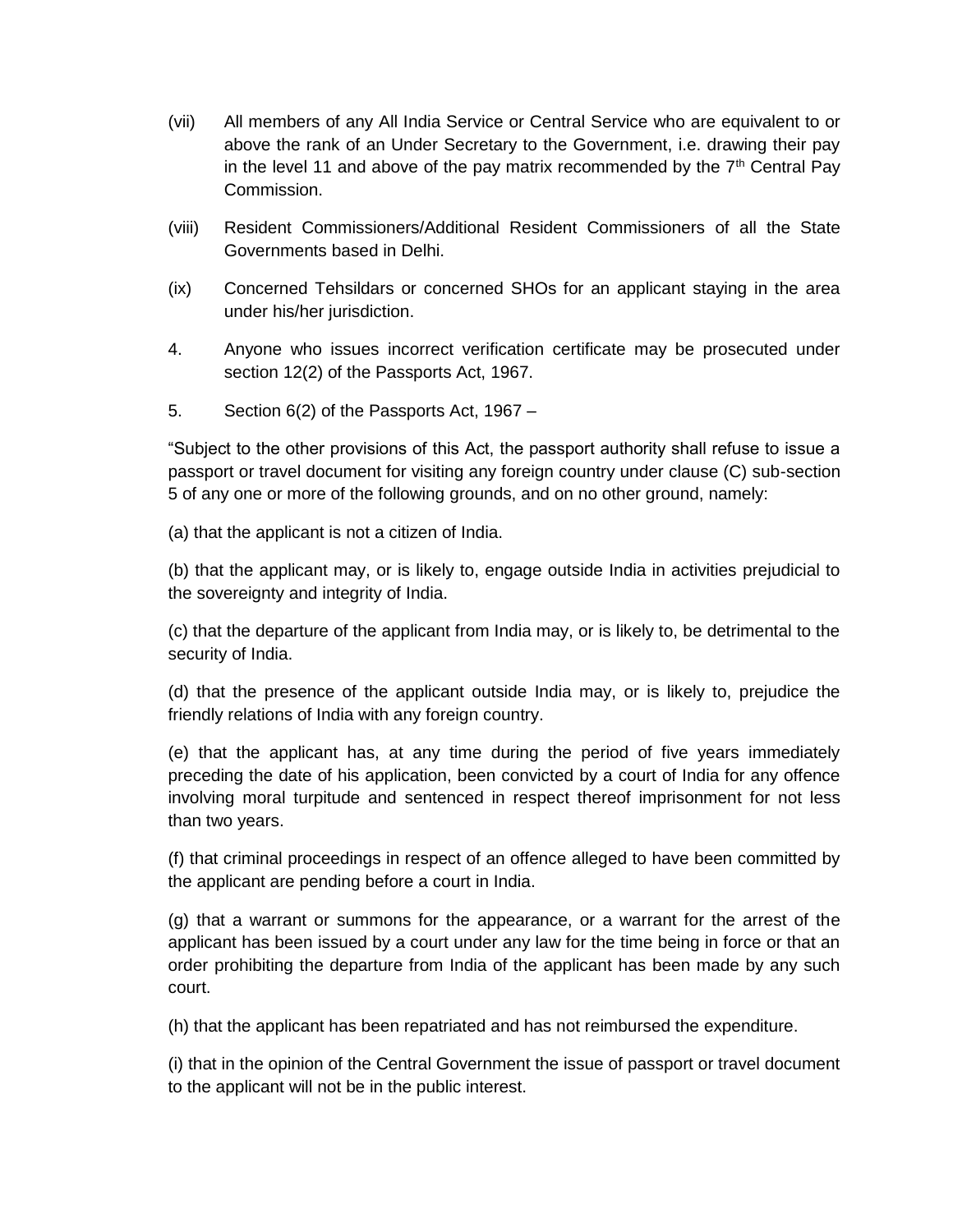#### **OR**

### **SPECIMEN VERIFICATION CERTIFICATE**

(To be given by Chairmen of Apex Business Organizations to the Owners, Partners or Directors of the companies having membership of the concerned chambers) (Official letter head of verifying authority)

Reference Number

Applicants' Photo

(Verification Certificate issuing officer should attest the photograph of the applicant with his/her signature and rubber stamp in such a way that half the signature and stamp appear on the photograph and half on the certificate.)

### **Verification Certificate**

This is to certify that Sh./Smt./Kum.…………………………… son/wife/daughter of ……………………………. whose personal particulars are given below has good moral character and reputation and that after having read the provisions of Section 6(2) of the Passports Act, 1967, I certify that these provisions are not attracted in case of this applicant and I recommend issue of an Indian Passport to him/her. Applicant has been staying at his/her address continuously for the last one year.

Place

Office Address with location

Date: example and the state of the state of the Signature……………………………………………………………